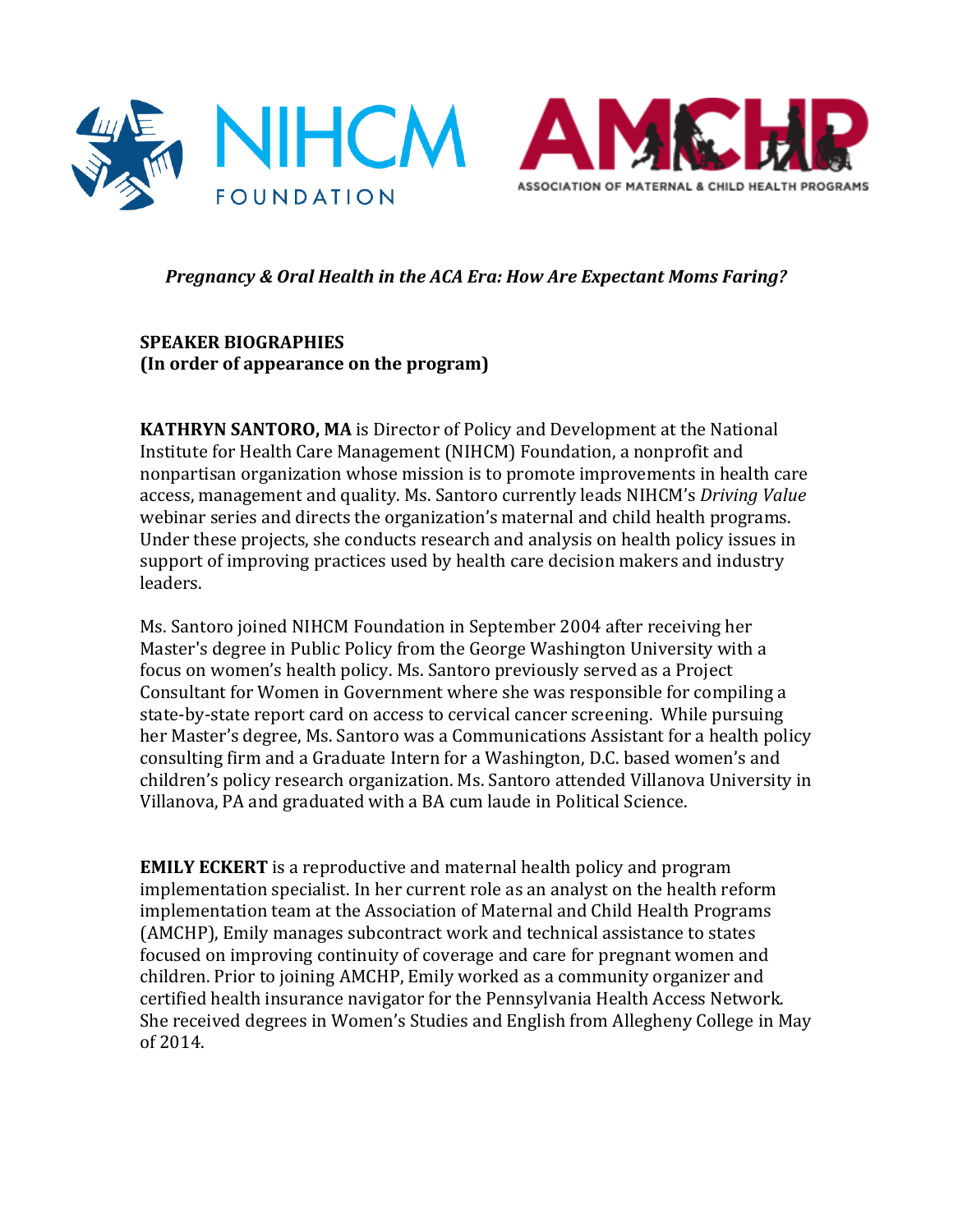**KATRINA HOLT** serves as director for the National Maternal and Child Oral Health Resource Center at Georgetown University. In this role, she assists the federal Maternal and Child Health Bureau and the Office of Head Start to enhance the quality of oral health services for pregnant women, especially those from disadvantaged and underserved populations. The resource center collaborates with governmental agencies, professionals associations, and other organizations to gather, develop, and share high-quality information and materials to support the work of health professionals serving the MCH population. Prior to joining Georgetown University, Katrina worked in a variety of settings, including local health departments, prenatal clinics, refugee clinics, and other community programs.

**ILISE D. MARRAZZO, RN, BSN, MPH** is currently the Director of the Maternal and Child Health Bureau at the Maryland Department of Health and Mental Hygiene. In this role, she provides statewide leadership to improve the health and well-being of Maryland women, men, infants, children, adolescents and their families. The goal of the programs that are implemented within the Maternal and Child Health Bureau is to help individuals achieve optimal health through the elimination of health inequities and address the social determinants of health that are often the cause of poor health and wellness. Other leadership roles she has held at the Maryland Department of Health and Mental Hygiene include being the Chief of Family Planning and Reproductive Health and the Director of the Office of Oral Health. In addition, she continues to practice pediatric emergency medicine at the University of Maryland Medical Center.

Ms. Marrazzo received her Master's in Public Health from the George Washington University in Maternal and Child Health, a Bachelors of Science in Nursing from the University of Maryland Baltimore and a Bachelors in Science in Health Policy and Administration from Penn State University.

**KATY BATTANI, RDH, MS** received her bachelor's degree in dental hygiene from the University of Maryland, Baltimore School of Dentistry and her Master of Science degree from the University of Maryland, Baltimore Graduate School. She currently leads Maryland's Perinatal and Infant Oral Health Quality Improvement program, which focuses on improving oral health for pregnant women and infants at high risk for oral disease. She also serves as Dental Outreach Coordinator for the Harford County Health Department's Dental Program, overseeing school-based and community oral health programs. Katy is currently President of the Maryland Oral Health Association and is a member of the Maryland PRAMS (Pregnancy Risk Assessment Monitoring System) Steering Committee.

Katy previously worked as Health Education Coordinator for the Maryland Dental Action Coalition (MDAC) whose mission is to develop and maintain a statewide partnership of individuals committed to improved health among all Marylanders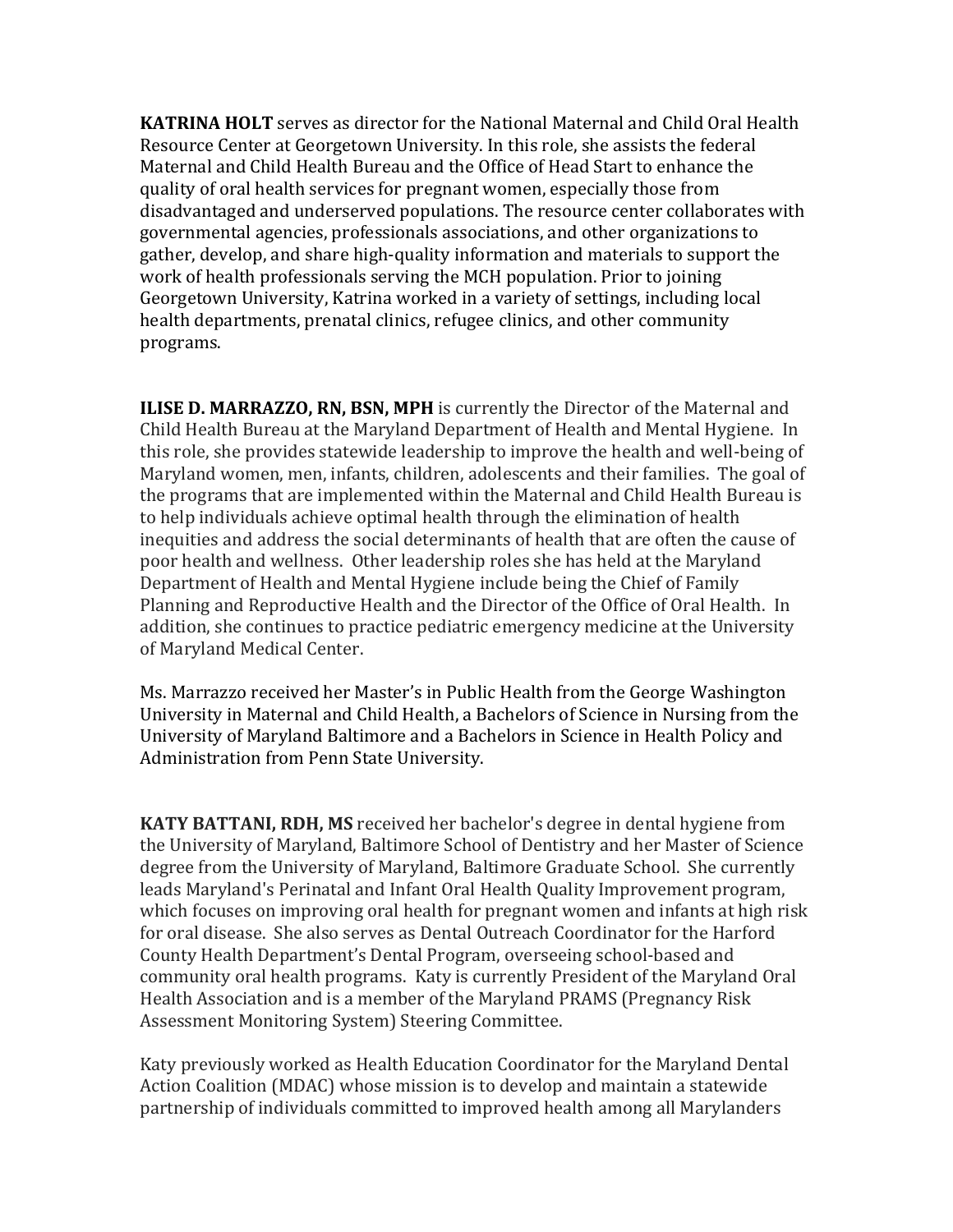through increased oral health promotion, disease prevention, education, advocacy and access to dental care. Prior to her position with MDAC, she was a dental hygiene faculty member at the University of Maryland, Baltimore School of Dentistry and served for four years as Graduate Program Director of the Master of Science in Dental Hygiene Program.

In 2015, Katy received the Champions for Children and Youth Award which recognizes professionals, volunteers, and youth in the community who have gone above and beyond the call of duty to help children. Also in 2015, Katy was recognized nationally as one of six "Dental Hygienists You Want to Know" by the Dimensions of Dental Hygiene journal.

Katy currently lives in Harford County, Maryland with her husband and three children, Ella  $(7)$ , Lucy  $(5)$ , and Sam  $(2)$ .

**JOANN WELLS, BSHS, RDH** is the HRSA Perinatal and Infant Oral Health Quality Improvement Expansion (PIOHQIE) Grant Consultant in the Dental Health Program at the Virginia Department of Health, Division of Prevention/Health Promotion. JoAnn oversees the Perinatal and Infant Oral Health Quality Improvement Expansion Grant, focusing on strengthening and developing internal and external interdisciplinary partnerships to support the oral health of pregnant women and infants. 

JoAnn is a licensed and registered dental hygienist. She holds a Bachelor of Science in Dental Hygiene/Health Sciences and in Dental Auxiliary Teacher(s) Education from the University of North Carolina at Chapel Hill, and a Certificate in the Virginia Leadership/Education Neurodevelopmental Program from Virginia Commonwealth University- School of Education.

JoAnn has worked in public health since 1979, and has extensive experience in coordinating prevention programs and several years of experience managing grant projects. She is knowledgeable and skilled in educational theory, project management, quality improvement, and developing goals and evaluating progress. Her work with the MADRES project (coordinating and providing dental services for pregnant women), developing the Bright Smiles for Babies Fluoride Varnish Program, as well as working as a dental hygienist in WIC clinics has given her valuable insight into serving the perinatal and infant populations and the unique challenges regarding dental care in this population.

In her spare time, JoAnn enjoys Yoga and hiking. She is a volunteer for Family Readiness with the United States Marine Corps and has 5 grown children along with 3 grandchildren who live in Rota, Spain.